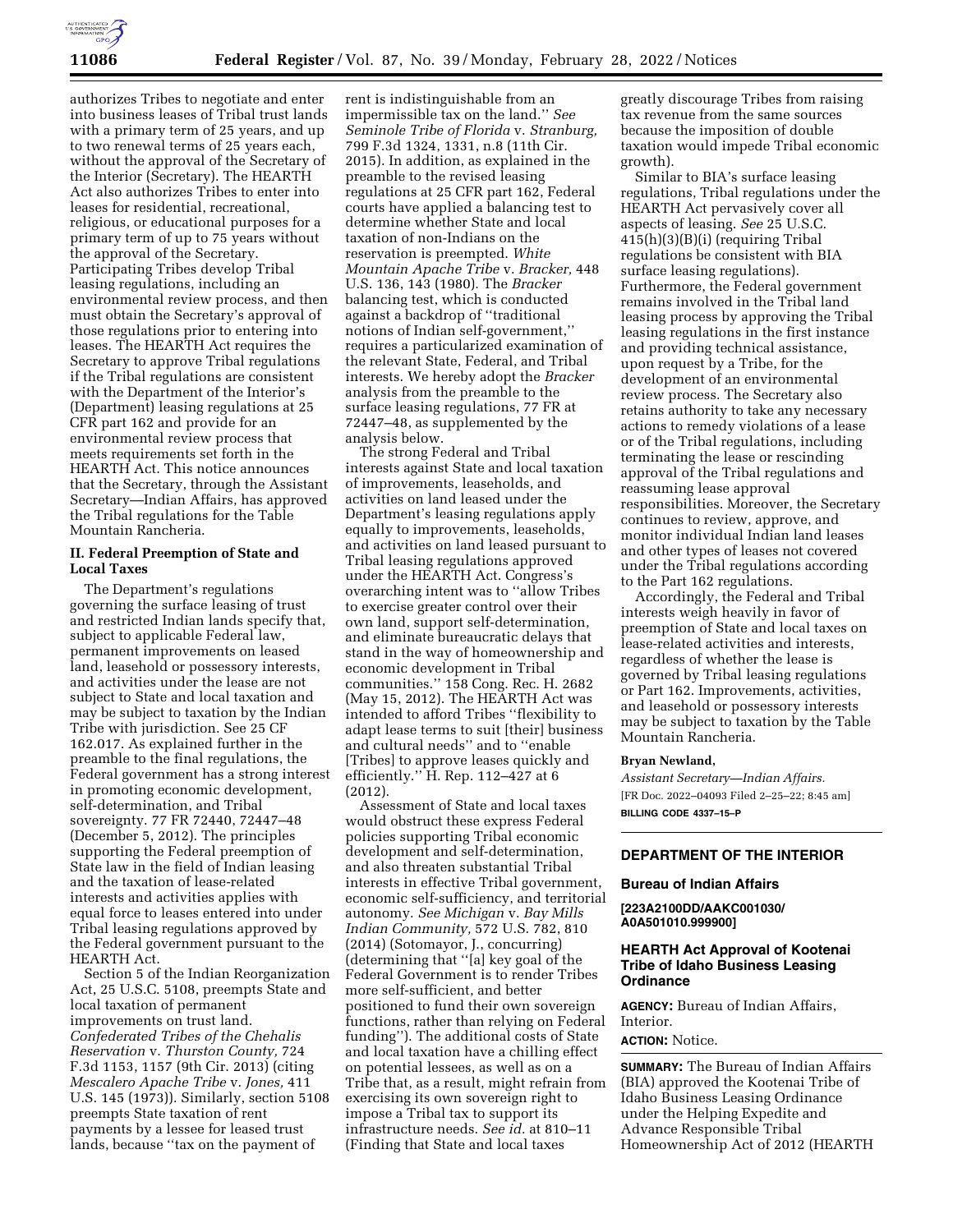Act). With this approval, the Tribe is authorized to enter into business leases without further BIA approval.

**DATES:** BIA issued the approval on February 1, 2022.

**FOR FURTHER INFORMATION CONTACT:** Ms. Sharlene Round Face, Bureau of Indian Affairs, Division of Real Estate Services, 1001 Indian School Road NW, Albuquerque, NM 87104, *[sharlene.roundface@bia.gov,](mailto:sharlene.roundface@bia.gov)* (505) 563– 3132.

## **SUPPLEMENTARY INFORMATION:**

## **I. Summary of the HEARTH Act**

The HEARTH Act makes a voluntary, alternative land leasing process available to Tribes, by amending the Indian Long-Term Leasing Act of 1955, 25 U.S.C. 415. The HEARTH Act authorizes Tribes to negotiate and enter into business leases of Tribal trust lands with a primary term of 25 years, and up to two renewal terms of 25 years each, without the approval of the Secretary of the Interior (Secretary). The HEARTH Act also authorizes Tribes to enter into leases for residential, recreational, religious, or educational purposes for a primary term of up to 75 years without the approval of the Secretary. Participating Tribes develop Tribal leasing regulations, including an environmental review process, and then must obtain the Secretary's approval of those regulations prior to entering into leases. The HEARTH Act requires the Secretary to approve Tribal regulations if the Tribal regulations are consistent with the Department of the Interior's (Department) leasing regulations at 25 CFR part 162 and provide for an environmental review process that meets requirements set forth in the HEARTH Act. This notice announces that the Secretary, through the Assistant Secretary—Indian Affairs, has approved the Tribal regulations for the Kootenai Tribe of Idaho.

# **II. Federal Preemption of State and Local Taxes**

The Department's regulations governing the surface leasing of trust and restricted Indian lands specify that, subject to applicable Federal law, permanent improvements on leased land, leasehold or possessory interests, and activities under the lease are not subject to State and local taxation and may be subject to taxation by the Indian Tribe with jurisdiction. See 25 CFR 162.017. As explained further in the preamble to the final regulations, the Federal government has a strong interest in promoting economic development, self-determination, and Tribal

sovereignty. 77 FR 72440, 72447–48 (December 5, 2012). The principles supporting the Federal preemption of State law in the field of Indian leasing and the taxation of lease-related interests and activities applies with equal force to leases entered into under Tribal leasing regulations approved by the Federal government pursuant to the HEARTH Act.

Section 5 of the Indian Reorganization Act, 25 U.S.C. 5108, preempts State and local taxation of permanent improvements on trust land. *Confederated Tribes of the Chehalis Reservation* v. *Thurston County,* 724 F.3d 1153, 1157 (9th Cir. 2013) (citing *Mescalero Apache Tribe* v. *Jones,* 411 U.S. 145 (1973)). Similarly, section 5108 preempts State taxation of rent payments by a lessee for leased trust lands, because ''tax on the payment of rent is indistinguishable from an impermissible tax on the land.'' *See Seminole Tribe of Florida* v. *Stranburg,*  799 F.3d 1324, 1331, n.8 (11th Cir. 2015). In addition, as explained in the preamble to the revised leasing regulations at 25 CFR part 162, Federal courts have applied a balancing test to determine whether State and local taxation of non-Indians on the reservation is preempted. *White Mountain Apache Tribe* v. *Bracker,* 448 U.S. 136, 143 (1980). The *Bracker*  balancing test, which is conducted against a backdrop of ''traditional notions of Indian self- government,'' requires a particularized examination of the relevant State, Federal, and Tribal interests. We hereby adopt the *Bracker*  analysis from the preamble to the surface leasing regulations, 77 FR at 72447–48, as supplemented by the analysis below.

The strong Federal and Tribal interests against State and local taxation of improvements, leaseholds, and activities on land leased under the Department's leasing regulations apply equally to improvements, leaseholds, and activities on land leased pursuant to Tribal leasing regulations approved under the HEARTH Act. Congress's overarching intent was to ''allow Tribes to exercise greater control over their own land, support self-determination, and eliminate bureaucratic delays that stand in the way of homeownership and economic development in Tribal communities.'' 158 Cong. Rec. H. 2682 (May 15, 2012). The HEARTH Act was intended to afford Tribes ''flexibility to adapt lease terms to suit [their] business and cultural needs'' and to ''enable [Tribes] to approve leases quickly and efficiently.'' H. Rep. 112–427 at 6 (2012).

Assessment of State and local taxes would obstruct these express Federal policies supporting Tribal economic development and self-determination, and also threaten substantial Tribal interests in effective Tribal government, economic self-sufficiency, and territorial autonomy. *See Michigan* v. *Bay Mills Indian Community,* 572 U.S. 782, 810 (2014) (Sotomayor, J., concurring) (determining that ''[a] key goal of the Federal Government is to render Tribes more self-sufficient, and better positioned to fund their own sovereign functions, rather than relying on Federal funding''). The additional costs of State and local taxation have a chilling effect on potential lessees, as well as on a Tribe that, as a result, might refrain from exercising its own sovereign right to impose a Tribal tax to support its infrastructure needs. *See id.* at 810–11 (finding that State and local taxes greatly discourage Tribes from raising tax revenue from the same sources because the imposition of double taxation would impede Tribal economic growth).

Similar to BIA's surface leasing regulations, Tribal regulations under the HEARTH Act pervasively cover all aspects of leasing. *See* 25 U.S.C. 415(h)(3)(B)(i) (requiring Tribal regulations be consistent with BIA surface leasing regulations). Furthermore, the Federal government remains involved in the Tribal land leasing process by approving the Tribal leasing regulations in the first instance and providing technical assistance, upon request by a Tribe, for the development of an environmental review process. The Secretary also retains authority to take any necessary actions to remedy violations of a lease or of the Tribal regulations, including terminating the lease or rescinding approval of the Tribal regulations and reassuming lease approval responsibilities. Moreover, the Secretary continues to review, approve, and monitor individual Indian land leases and other types of leases not covered under the Tribal regulations according to the Part 162 regulations.

Accordingly, the Federal and Tribal interests weigh heavily in favor of preemption of State and local taxes on lease-related activities and interests, regardless of whether the lease is governed by Tribal leasing regulations or Part 162. Improvements, activities, and leasehold or possessory interests